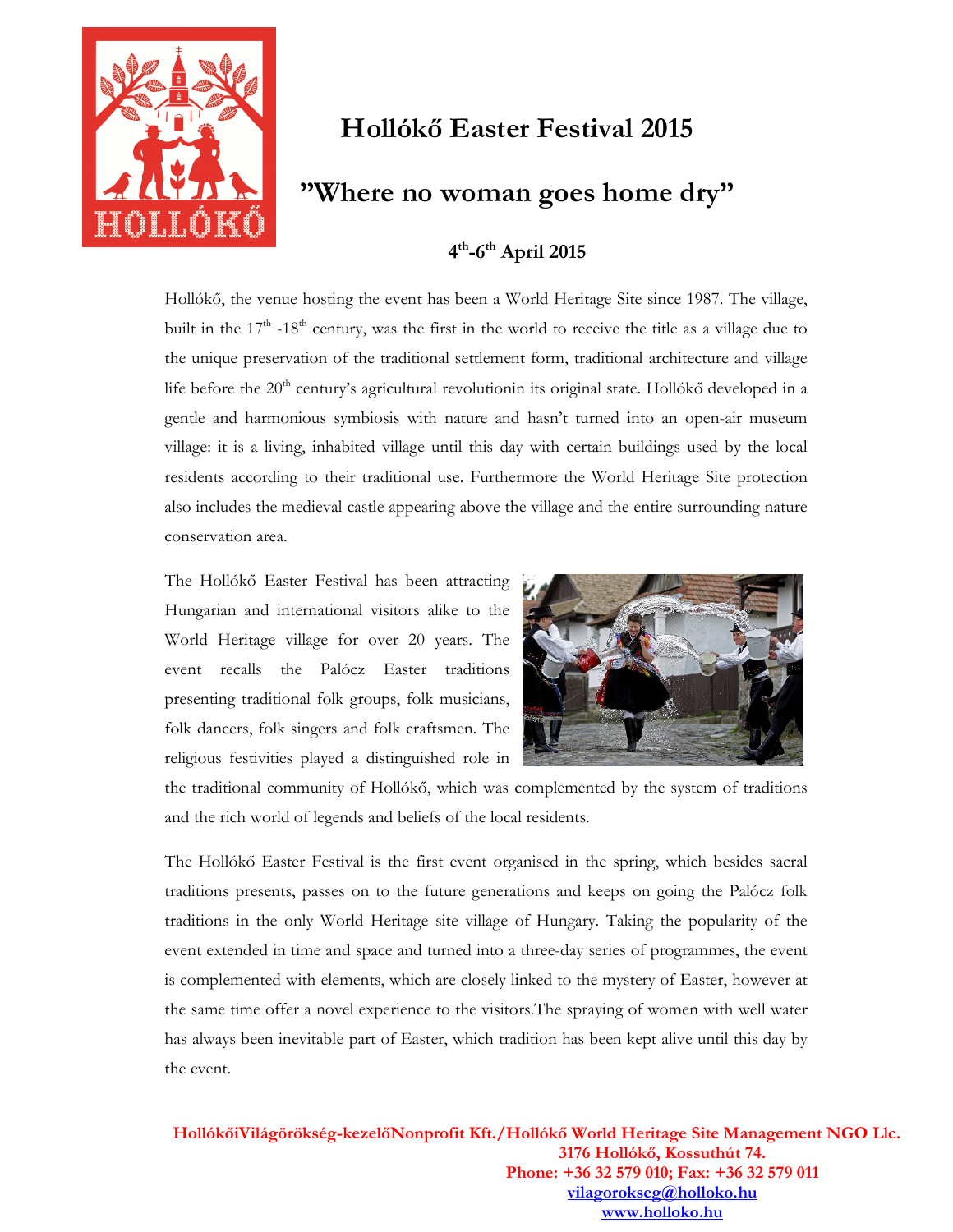

Accordingly to the previous year, also in 2015 we would like to extend the event to the territory of the Hollókő Castle so that by the purchase of one single ticket we can make accessible the sights of the entire village free of charge to the visitors. This includes all museums, exhibition venues of the village and also the castle. These points of interest on their own represent a great value as the spectacular elements (cheese house, local milk-loaf bakery, dance house, Palócz workshop, spinning-room, etc.) set up in the frame of our investment established in 2014 ("Try your in Hollőkő") will also be presented to the public in their entirety to the very first time. We would also like to include among the performers of the event the concerts of popular bands, which are presenting Hungarian folk music in a different manner. This new addition is aimed at targeting a wider target group, namely the significant group of young adult Budapest residents open to a lively cultural entertainment.

The Hollókő Easter Festival at the same time is also a folk art festival, where the representatives of various folk arts are involved, especially egg painters and wood carvers, having great traditions among the Palócz people. In 2015 as part of the Hollókő Easter Festival the selection of Hungaricums will also be presented alongside a dedicated space allocated to egg painters in a courtyard in order to introduce their arts and crafts in a more comprehensive manner. We are not forgetting about the women of Hollókő, who are presenting their hand-made embroideries and hand-woven fabrics to the public in the Hollókő Courtyard.

The event is organised in the Old Village of Hollókő and in the Hollókő Castle. The open-air stage located in the front part of the Old Village is a featured location hosting various theatre performances and concerts. The open-air stage with a floor space of 100 square metres will be equipped with a cover in order to protect the stage from weather impact. In the Old Village the other featured location is always the church hosting the festive masses and being the centre of the Easter procession. Spraying water on women, the other typical tradition of Easter will also be organised in the Old Village, usually in the square located in front of the church. Accordingly the areas used as major venues are the typical locations of the village, which also contribute to a high quality event.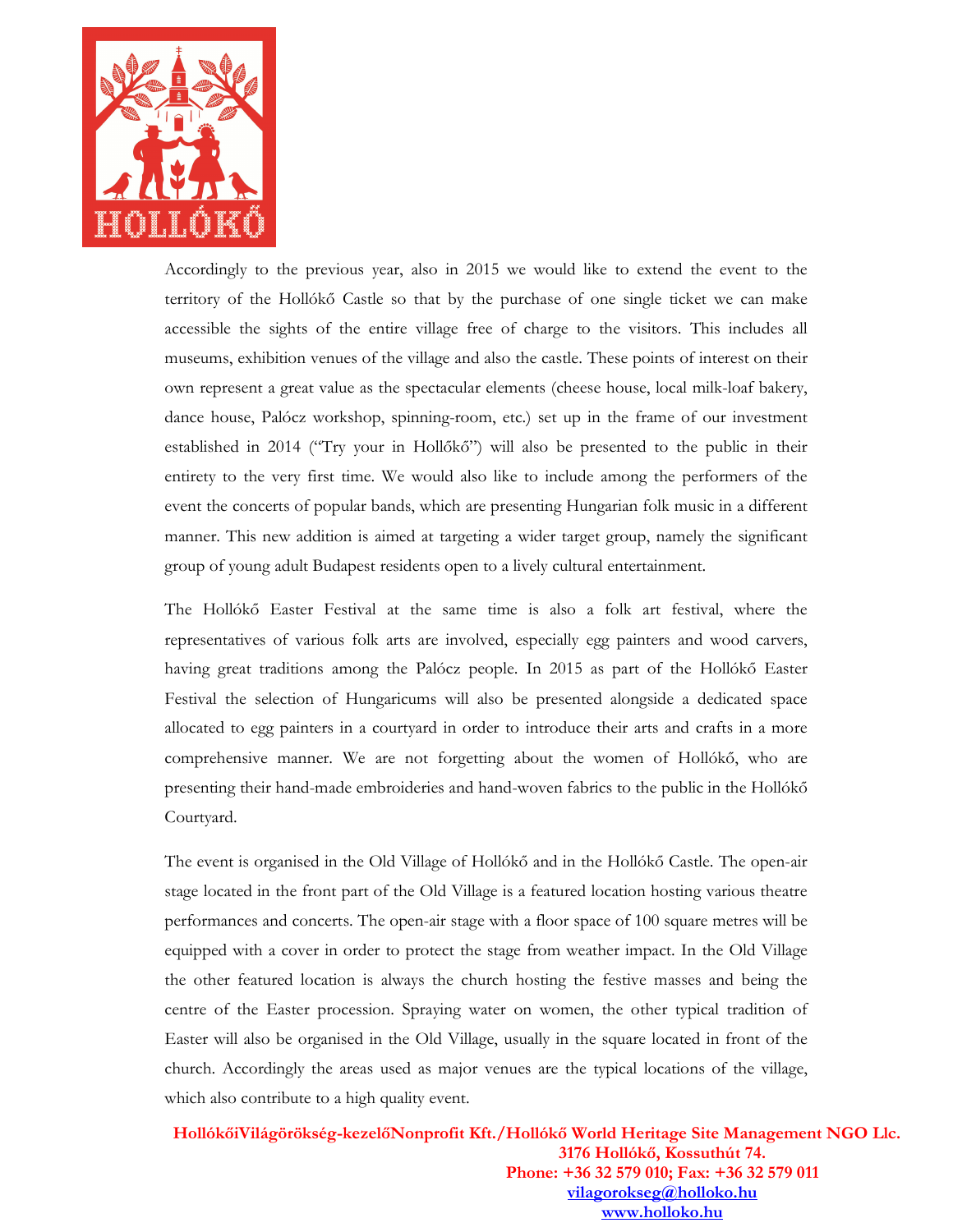

The Festival is the largest event of the village, which is visited every year by nearly 10 to 15.000 people on Easter Sunday and Easter Monday. The events offer an opportunity for Palócz traditionalists, folk dancers and folk singers to present the folk traditions of the area and the Easter-related customs. In two days nearly 100 performers will participate at the event, being mainly permanent participants year by year. A craft fair and handicraft show is organised alongside the event. In the village the Easter festival is a true community-builder event, as everyone in the village puts on their traditional folk costumes and participates in one way or other at the event organisation.

In 2015 the Hollókő Easter Festival will be a three-day event (4<sup>th</sup>-6<sup>th</sup> April 2015). By the purchase of the central ticket all museums, exhibition venues of the village and also the castle can be visited (without any extra charges) every day, including also parking. Saturday will be organised in the spirit of gastronomy, as the Easter ham will be prepared also on this day. Our event is also planning to serve as a venue for famous gastronomic events of the Palócz land making our event more colourful and providing an opportunity for them to present their delicacies to a wider audience and to promote their summer events. On Saturday, after the resurrection mass Herczku Ági and the Band will entertain the guests. On Easter Sunday and Easter Monday the program are starting with the morning Easter mass and on Sunday with the procession and it continueswithin the entire area of the Old Village. Here locals dressed in traditional folk costumes with folk dancers will fill up the streets of the village. They will spray passing by visitors with water and will present their Easter traditions. Palócz folk dancers, local folk dancers and various concerts will be presented on the open-air stage making the event even more colourful.

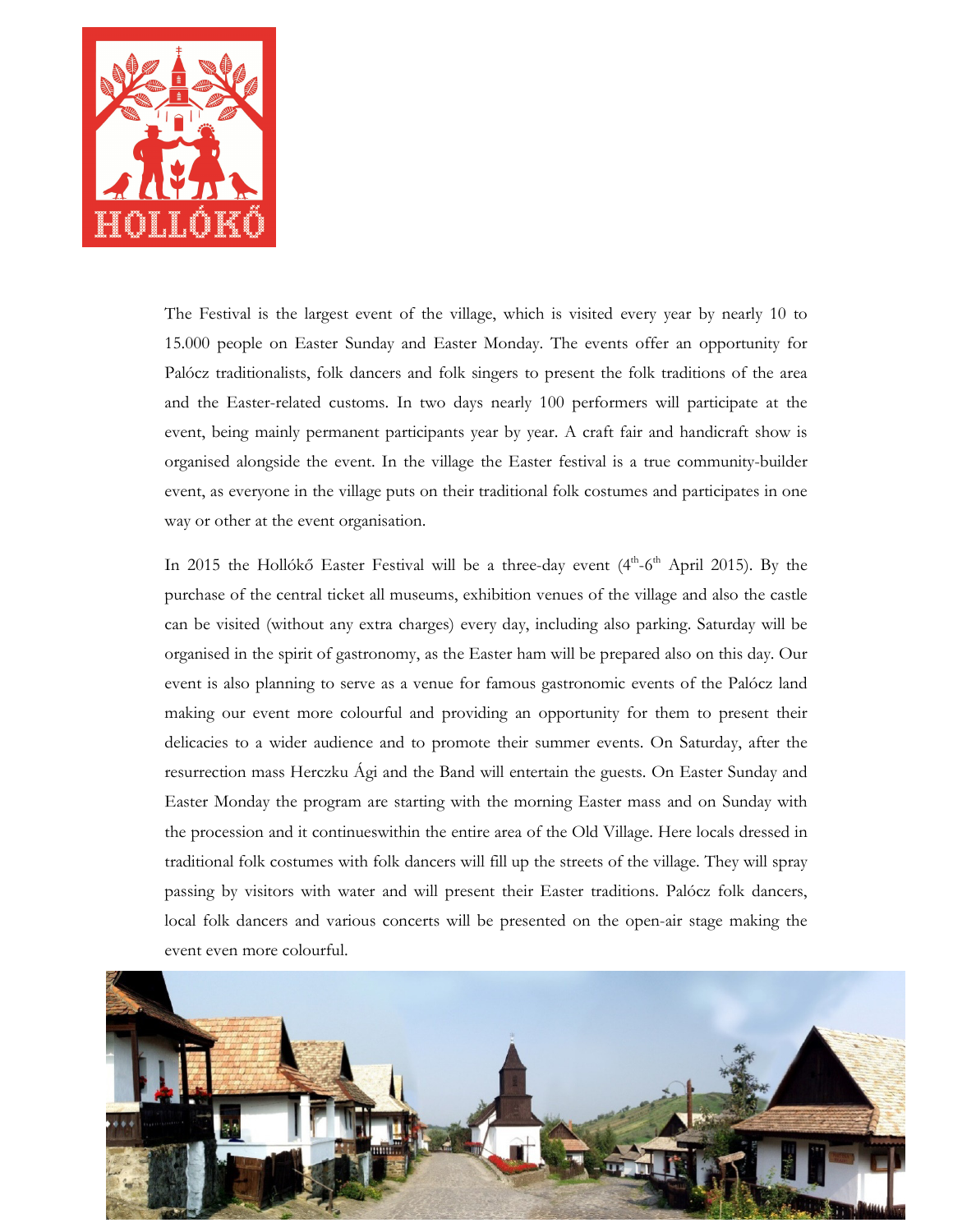

## **Planned detailed program**

#### **4 th April 2015 Holy Saturday**

On Saturday we are planning to organise an imposing gastronomic event, which refers to the presentation of the most significant gastronomy-related events of the Palócz land at one place. Due to this our event is a little bit more colourful and at the same time we can promote other summer events taking place at other Palócz towns and villages thus strengthening Palócz identity and cooperation.

The residents of Hollókő will also introduce the ins and outs of Easter ham making to the visitors. Various courtyards of the Old Village will offer culinary experience to the visitors making the venue of the entire festival more colourful and live. The towns and villages visiting Hollókő will bring along their traditionalists, who will also entertain the public at their own courtyards. In the frame of the Hollókő Easter Festival 2015 we would like to host the Hungarian Hungaricums too, as this is a great opportunity for joint introduction.

At the end of the Holy Mass starting at 5.00 p.m. the bells will go off marking the official end of the Easter Lent. The traditionalists of the villages and towns will also participate at the Holy Mass making the Saturday mass even more interesting and colourful. After the Holy Mass on the open-air stage the party carries on, we can enjoy the live concert of Herczku Ági and the Band until the evening hours. The concert is followed by street music!

11.00: Opening ceremony 11-17.00: Continuous gastronomic and traditional programs and presentation of Hungaricums in the courtyards of the Old Village 17.00: Holy Saturday mass 18.00 Herczku Ági and the Band – concert 20.00 Promenade concerts

 **HollókőiVilágörökség-kezelőNonprofit Kft./Hollókő World Heritage Site Management NGO Llc. 3176 Hollókő, Kossuthút 74. Phone: +36 32 579 010; Fax: +36 32 579 011 vilagorokseg@holloko.hu www.holloko.hu**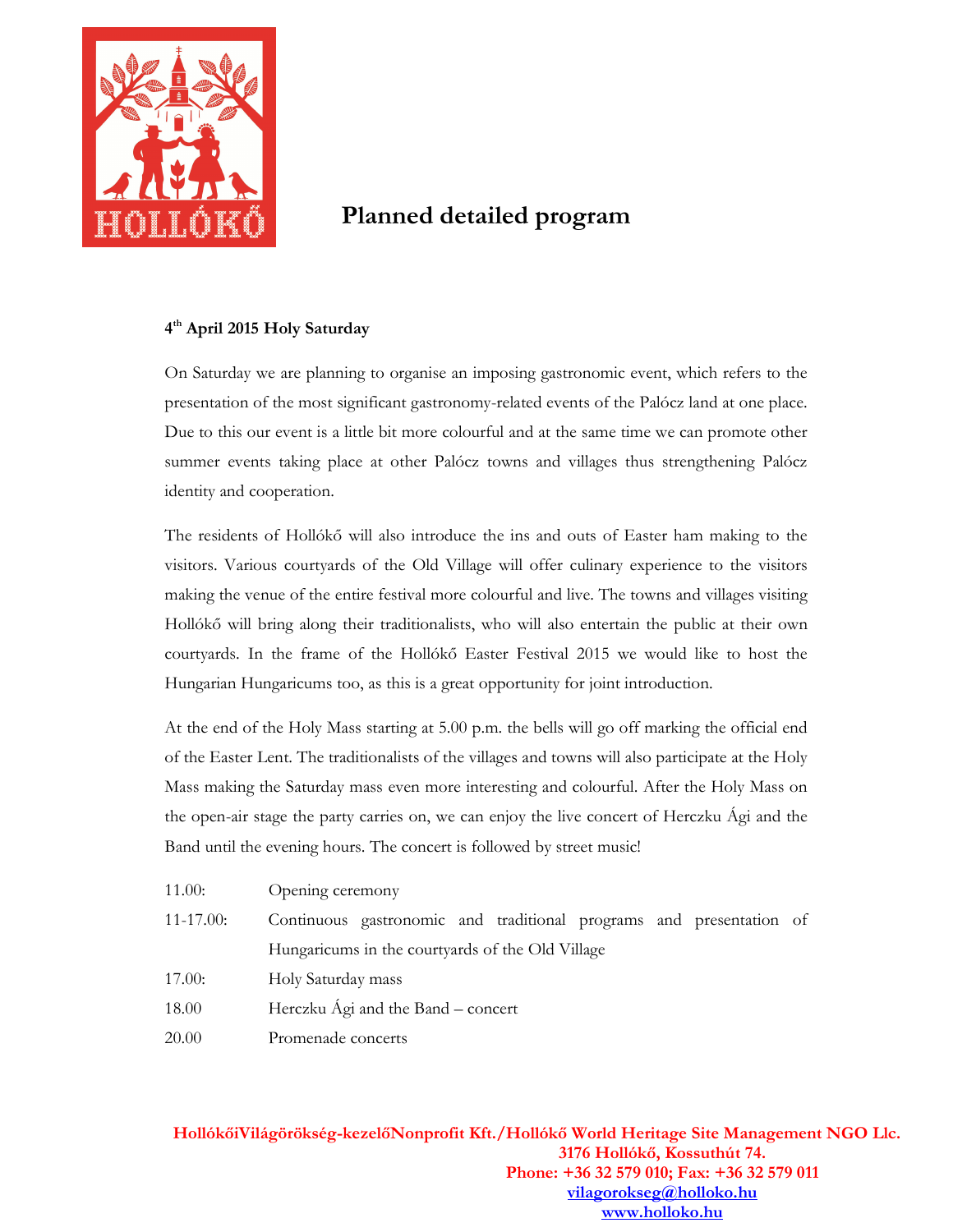

#### **5 th -6th April 2015 Easter Sunday and Easter Monday**

On Easter Sunday and Monday the programs are starting with the morning Easter mass and on Sunday with the Easter procession and the events carry on within the entire area of the Old Village.

Here locals dressed in traditional folk costumes with folk dancers will fill up the streets of the village who will spray passing by visitors with water and will present their Easter traditions. The participants can recall a real Easter festivity in Hollókő at the beginning of the  $20<sup>th</sup>$ century. The streets of the Old Village lightened up by a wood carver and egg painter meeting, handicraft fair, the introduction of Hungaricums and a folk playground will fully captivate younger and older visitors of the event. This year will be the first time that visitors can also pay a visit to the **Kerekes Band courtyard**! On the open-air stage programs are starting early afternoon by the introduction of the Hollókő people and performances of Palócz folk dancers.In 2015 we would like to announce the Best sprayer of Hollókő competition. The winner will be a visitor, who completes several playful games the most successfully. After that music will play the most important role as folk music and modern folk performances will be welcomed in Hollókő! We would like to host performances, which are already very popular at world music stages and to turn this event, and through the even our village more attractive for a new target audience.

### **Easter Sunday–5th April 2015**

#### *Hollókő Old Villageentrance stage*

- 11.00 Opening ceremony, introduction of Hollókő
- 11.45 MikszáthandIgliceDance Assemblies
- 12.15 Foltband
- 12.30 NógrádDance Assembly
- 13.00 Fair stilt walkers show
- 13.30 Ferenczi György and Rackajam
- 14.30 Palócz storyteller
- 15.00 Fair stilt walkers show
- 17.00 FonóBand concert

#### **HollókőiVilágörökség-kezelőNonprofit Kft./ HollókőiVilágörökség-kezelőNonprofit Kft.**/

#### *Hollókő Old Village*

- 9.30 Easter Mass
- 10.30 Easter procession
- 11.00 Morning dance house with the Nógrád Dance Assembly
- 11.45 Hollókő spraying at the church
- 11.55 Hollókő spraying at the lower well
- 11.00-12:30 Music at the church with GarabolyBand
- 12.55 Singing and dancing at the church
- 13.15 MikszáthandIglicefairy play
- 14.00 Dance and music a láNógrádstyle
- 15.00 MikszáthandIglicefairy play

15.30 Afternoon dance house with Nógrád Dance **vilagorokseg@holloko.hu** *with the mean international* Assembly